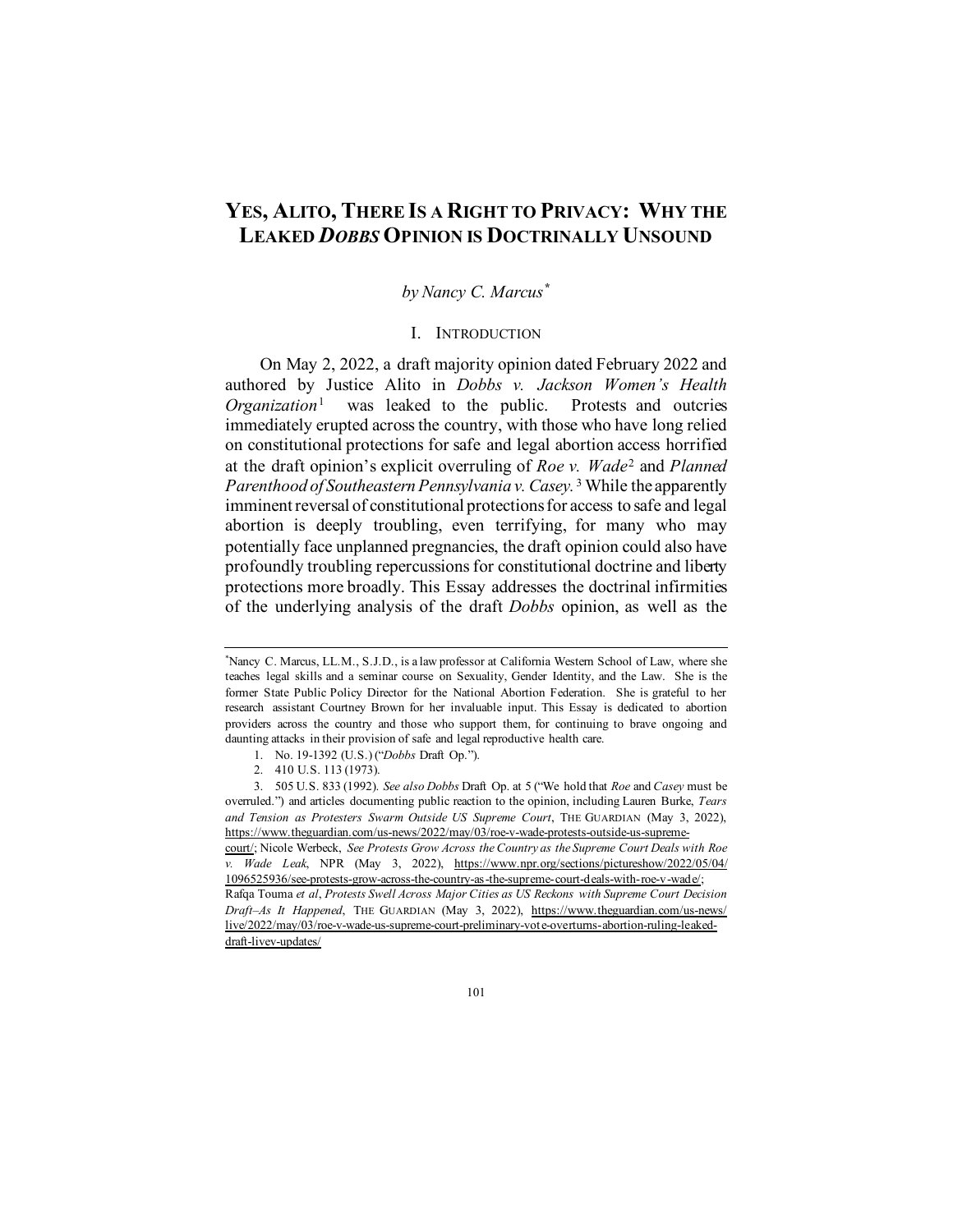resulting dangers posed for the protection of fundamental privacy rights and liberties in contexts even beyond abortion.

The draft *Dobbs* opinion bases its rationale for overruling *Roe v. Wade* on two deeply flawed premises. First, the opinion claims that abortion had not been a recognized enumerated right prior to *Roe*, but had instead been criminalized in a number of states.<sup>[4](#page-1-0)</sup> Under the apparent premise that conduct once criminalized cannot subsequently be constitutionally protected as a fundamental right, Justice Alito, the opinion's author, consequently concludes that abortion rights should be returned to their purported pre-1973 status: nonexistent.<sup>[5](#page-1-1)</sup> Second, the opinion is grounded in an interpretation of substantive due process that only recognizes Fourteenth Amendment protections for unenumerated rights when the specific conduct-framed right for which protection is sought (i.e., the right to abortion, as opposed to the broader liberty interest in personal autonomy and privacy, which encompasses that right) must be "'deeply rooted' in this Nation's history and traditions' and 'implicit in the concept of ordered liberty.'"[6](#page-1-2)

The draft *Dobbs* opinion then concludes that for those and other reasons, [7](#page-1-3) *Roe* was an unsound, wrongly decided opinion (although the draft opinion also acknowledges that *Roe* followed a longer line of precedent affirming substantive due process protections for "intimate sexual relations, contraception, and marriage"<sup>[8](#page-1-4)</sup>). A reported majority of Justices would consequently hold under the draft opinion that neither *Roe* nor the subsequent *Casey* decision should be honored under the Court's

the fact that for two decades of economic and social developments, people have organized intimate relationships and made choices that define their views of themselves and their places in society, in reliance on the availability of abortion in the event that contraception should fail. The ability of women to participate equally in the economic and social life of the Nation has been facilitated by their ability to control their reproductive lives. The Constitution serves human values, and while the effect of reliance on *Roe* cannot be exactly measured, neither can the certain cost of overruling *Roe* for people who have ordered their thinking and living around that case be dismissed.

<span id="page-1-4"></span>*Casey*, 505 U.S. at 856. *See Dobbs* Draft Op. at 60-61 (rejecting *Casey*'s reliance holding, and rejecting *Casey* itself as binding precedent on that point).

<sup>4</sup>*. Dobbs* Draft Op. at 5, 9-10, 15-30.

<sup>5</sup>*. Id*. at 65.

<span id="page-1-2"></span><span id="page-1-1"></span><span id="page-1-0"></span><sup>6</sup>*. Id*. at 5 (partially, but not fully, quoting and citing Washington v. Glucksberg, 521 U.S. 702, 721 (1997)) (internal quotation marks indicated as omitted in *Dobbs* draft opinion); *see also id.* at 13- 14, 24-25.

<span id="page-1-3"></span><sup>7.</sup> Including the draft opinion's refusal to honor *Casey*'s finding of reliance on the *Roe* precedent, a critical factor in deciding to abandon stare decisis; the *Dobbs* draft opinion rejects as legally inadequate and uncompelling *Casey*'s reliance conclusion that:

<sup>8</sup>*. Dobbs* Draft Op. at 5, 31-32.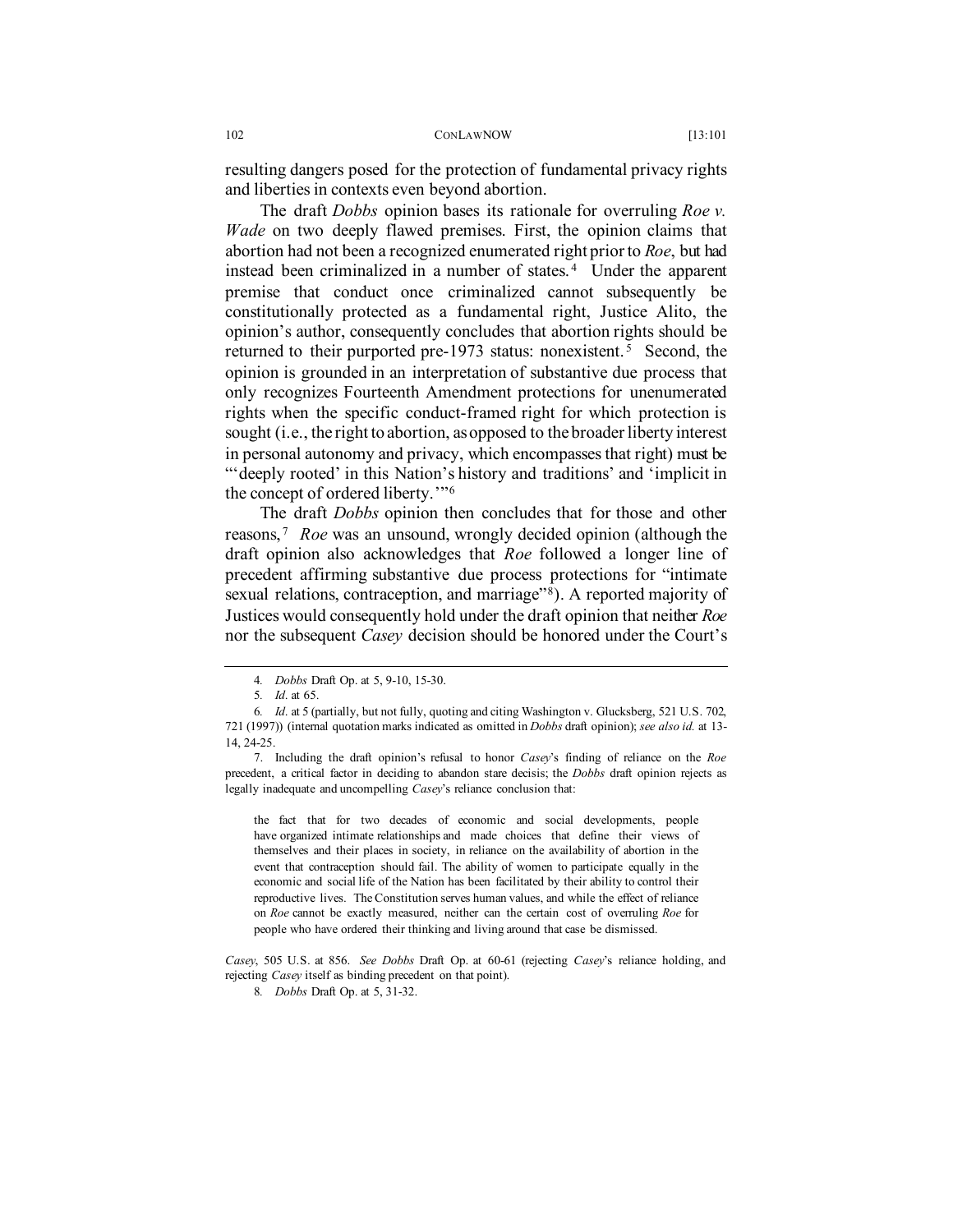longstanding practice of stare decisis. Instead, both should be overruled<sup>9</sup> (assurances during their confirmation hearings that they would honor stare decisis notwithstanding). [10](#page-2-1)

The remainder of this Essay details how the primary premises underlying the draft opinion's overruling of *Roe* and *Casey* are infirm as a matter of constitutional doctrine, precedent, and fact.

## II. THE DRAFT OPINION IMPROPERLY CONFLATES FORMERLY CRIMINALIZED WITH CONSTITUTIONALLY UNPROTECTED CONDUCT, ALLOWING UNCONSTITUTIONAL CRIMINAL LAWS TO EVADE SCRUTINY

The draft opinion's first premise, that formerly criminalized conduct cannot be accorded fundamental rights protections, both is flawed and could result in sweeping repercussions beyond abortion.

The Supreme Court has previously rejected such an approach to constitutional jurisprudence, emphasizing, "the fact a State's governing majority has traditionally viewed a particular practice as immoral is not a sufficient reason for upholding a law prohibiting the practice."<sup>11</sup> Disregarding that traditional approach to judicial review of unconstitutional laws, however, the *Dobbs* opinion would make conduct once deemed immoral and criminalized as virtually exempt from subsequent constitutional protection. It could become nearly impossible to successfully challenge unconstitutional criminal laws in court. Instead, those laws previously struck down as unconstitutional for criminalizing protected conduct could be reinstated and deemed constitutional after all. Even those Supreme Court decisions striking down unconstitutional miscegenation laws, [12](#page-2-3) bans on contraception, [13](#page-2-4) and bans on private sexual conduct between consenting adults<sup>[14](#page-2-5)</sup> could be overturned, with those bans reinstated.

Furthermore, as some legal scholars have already noted, and as a dissent to the draft opinion may highlight, describing abortion as historically prohibited across the country prior to *Roe* is an overstatement, and not a sound basis for overruling *Roe* and *Casey*. Professor Aaron

<sup>9.</sup> *Id*. at 5-6, 35-62.

<span id="page-2-1"></span><span id="page-2-0"></span><sup>10</sup>*. See* Oriana Gonzalez, *Collins Says Kavanaugh and Gorsuch Possibly Broke Promise on Roe v. Wade*, AXIOS (May 3, 2022), [https://www.axios.com/2022/05/03/susan-collins-kavanaugh](https://www.axios.com/2022/05/03/susan-collins-kavanaugh-gorsuch-abortion-court-leak./)[gorsuch-abortion-court-leak./](https://www.axios.com/2022/05/03/susan-collins-kavanaugh-gorsuch-abortion-court-leak./)

<sup>11.</sup> Lawrence v. Texas, 405 U.S. 438, 577 (2003).

<sup>12</sup>*. See, e.g.,* Loving v. Virginia, 388 U.S. 1 (1967).

<span id="page-2-5"></span><span id="page-2-4"></span><span id="page-2-3"></span><span id="page-2-2"></span><sup>13</sup>*. See, e.g.,* Eisenstadt v. Baird, 405 U.S. 438 (1972); Griswold v. Connecticut, 381 U.S. 479 (1965).

<sup>14</sup>*. See, e.g., Lawrence*, 405 U.S. 438.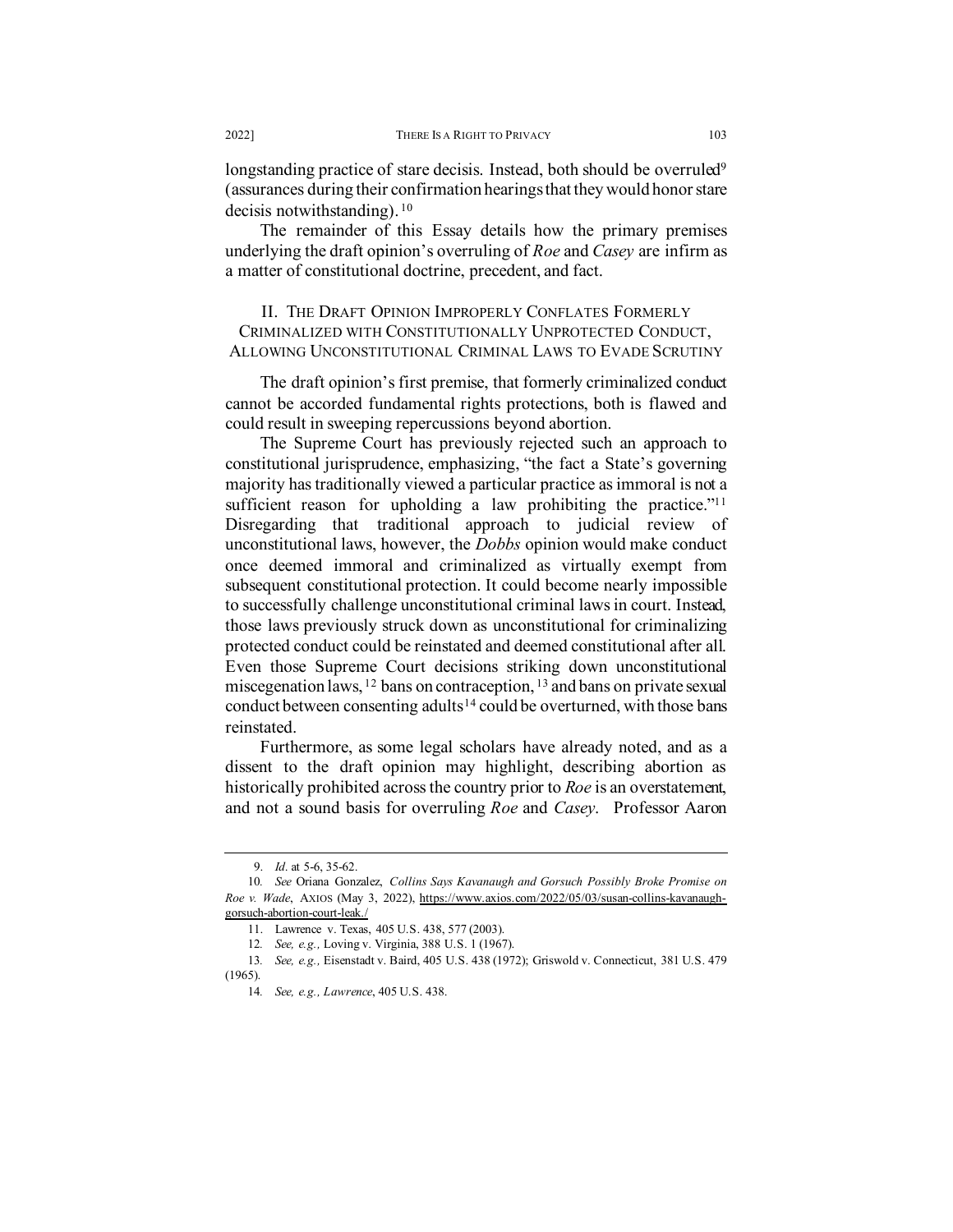Tang has documented that, contrary to the draft opinion's assertion that at the time of the Fourteenth Amendment's ratification, two-thirds of states prohibited "pre-quickening" (pre-fifteen week) abortions, in fact the majority of states did not ban pre-quickening abortions. [15](#page-3-0)

# III. THE DRAFT OPINION IS BASED ON A FLAWED DUE PROCESS APPROACH THAT IGNORES CENTURIES OF DEEPLY ROOTED PROTECTIONS FOR FUNDAMENTAL UNENUMERATED RIGHTS

Addressing the second main premise underlying the draft *Dobbs* opinion, that there is no constitutional right to privacy in part because privacy rights are not explicitly enumerated as such, constitutions by their nature are intended to be broad frameworks, not comprehensive checklists that detail every specific act protected against government intrusion.[16](#page-3-1) As Justice John Marshall wrote, the nature of the Constitution:

requires that only its great outlines should be marked, its important objects designated, and the minor ingredients which compose those objects be deduced from the nature of the objects themselves . . . . [W]e must never forget that it is a constitution we are expounding....  $[A]$ constitution, intended to endure for ages to come, and consequently, to be adapted to the various crisis of human affairs.<sup>[17](#page-3-2)</sup>

 The tradition of honoring unenumerated rights is a longstanding one that can be traced back to the Magna Carta of 1214, the Mayflower Compact of 1620, and early American declarations of inherent, inalienable rights. [18](#page-3-3) Indeed, in the Federalist Papers, Alexander Hamilton

<span id="page-3-0"></span><sup>15</sup>*. See, e.g.,* Aaron Tang, *Op-Ed: The Supreme Court Flunks Abortion History*, LA TIMES (May 5, 2022), [https://www.latimes.com/opinion/story/2022-05-05/abortion-draft-opinion-14th](https://www.latimes.com/opinion/story/2022-05-05/abortion-draft-opinion-14th-amendment-american-history-quickening)[amendment-american-history-quickening.](https://www.latimes.com/opinion/story/2022-05-05/abortion-draft-opinion-14th-amendment-american-history-quickening) *See also* Aaron Tang, *The Originalist Case for an Abortion Middle Ground*, at 22-54, 60-63, [https://papers.ssrn.com/sol3/papers.cfm?abstract\\_](https://papers.ssrn.com/sol3/papers.cfm?abstract_id=3921358) [id=3921358.](https://papers.ssrn.com/sol3/papers.cfm?abstract_id=3921358)

<span id="page-3-1"></span><sup>16</sup>*. See* Victor D. Quintanilla, *Judicial Mindsets: The Social Psychology of Implicit Theories and the Law*, 90 NEB. L. REV. 611, 640 & n. 222 (2012) (citing Akhil Reed Amar, THE BILL OF RIGHTS: CREATION AND RECONSTRUCTION (1998); Jack M. Balkin, *[Framework Originalism and the](https://1.next.westlaw.com/Link/Document/FullText?findType=Y&serNum=0345564889&pubNum=1214&originatingDoc=I8af35c8d8ea811e18b05fdf15589d8e8&refType=LR&originationContext=document&transitionType=DocumentItem&ppcid=05b11683c1ba4d7393c2384acf46f4d1&contextData=(sc.Search))  [Living Constitution](https://1.next.westlaw.com/Link/Document/FullText?findType=Y&serNum=0345564889&pubNum=1214&originatingDoc=I8af35c8d8ea811e18b05fdf15589d8e8&refType=LR&originationContext=document&transitionType=DocumentItem&ppcid=05b11683c1ba4d7393c2384acf46f4d1&contextData=(sc.Search))*, 103 NW. U. L. REV. 549 (2009); Jack M. Balkin, *[Original Meaning and](https://1.next.westlaw.com/Link/Document/FullText?findType=Y&serNum=0338438220&pubNum=100699&originatingDoc=I8af35c8d8ea811e18b05fdf15589d8e8&refType=LR&fi=co_pp_sp_100699_460&originationContext=document&transitionType=DocumentItem&ppcid=05b11683c1ba4d7393c2384acf46f4d1&contextData=(sc.Search)#co_pp_sp_100699_460)  Constitutional Redemption*, 24 CONST. [COMMENT. 427, 460-61 \(2007\);](https://1.next.westlaw.com/Link/Document/FullText?findType=Y&serNum=0338438220&pubNum=100699&originatingDoc=I8af35c8d8ea811e18b05fdf15589d8e8&refType=LR&fi=co_pp_sp_100699_460&originationContext=document&transitionType=DocumentItem&ppcid=05b11683c1ba4d7393c2384acf46f4d1&contextData=(sc.Search)#co_pp_sp_100699_460) Letter from Thomas Jefferson to Samuel Kercheval, July, 12, 1816[, https://teachingamericanhistory.org/document/letter-to-samuel](https://teachingamericanhistory.org/document/letter-to-samuel-kercheval/)[kercheval/\).](https://teachingamericanhistory.org/document/letter-to-samuel-kercheval/)

<sup>17.</sup> McCulloch v. [Maryland, 17 U.S. 316, 407 \(1819\).](https://1.next.westlaw.com/Link/Document/FullText?findType=Y&serNum=1800123335&pubNum=780&originatingDoc=I8af35c8d8ea811e18b05fdf15589d8e8&refType=RP&fi=co_pp_sp_780_407&originationContext=document&transitionType=DocumentItem&ppcid=05b11683c1ba4d7393c2384acf46f4d1&contextData=(sc.Search)#co_pp_sp_780_407)

<span id="page-3-3"></span><span id="page-3-2"></span><sup>18</sup>*. See* Nancy C. Marcus, *Beyond* Romer *and* Lawrence*: The Right to Privacy Comes Out of the Closet*, 15 COLUMBIA J. GENDER & LAW 355, 361 (2006) (citing MILTON R. KONVITZ, FUNDAMENTAL RIGHTS: HISTORY OF A CONSTITUTIONAL DOCTRINE 8 (2001); [Poe v. Ullman, 367](https://1.next.westlaw.com/Link/Document/FullText?findType=Y&serNum=1961103584&pubNum=780&originatingDoc=I1c1c6c3136ef11db8382aef8d8e33c97&refType=RP&fi=co_pp_sp_780_541&originationContext=document&transitionType=DocumentItem&ppcid=a035f14d62164ab2a6b09fedd602350e&contextData=(sc.Search)#co_pp_sp_780_541)  [U.S. 497, 541 \(1961\)](https://1.next.westlaw.com/Link/Document/FullText?findType=Y&serNum=1961103584&pubNum=780&originatingDoc=I1c1c6c3136ef11db8382aef8d8e33c97&refType=RP&fi=co_pp_sp_780_541&originationContext=document&transitionType=DocumentItem&ppcid=a035f14d62164ab2a6b09fedd602350e&contextData=(sc.Search)#co_pp_sp_780_541) (Harlan, J., dissenting) (describing the guarantees of due process as "having their roots in Magna Carta's 'per legem terrae'"); The Declaration of Independence para. 2 (U.S. 1776); VIRGINIA BILL OF RIGHTS, *reprinted in* AM. JUR. 2d Desk Book, Item No. 185 (2d ed. 1979).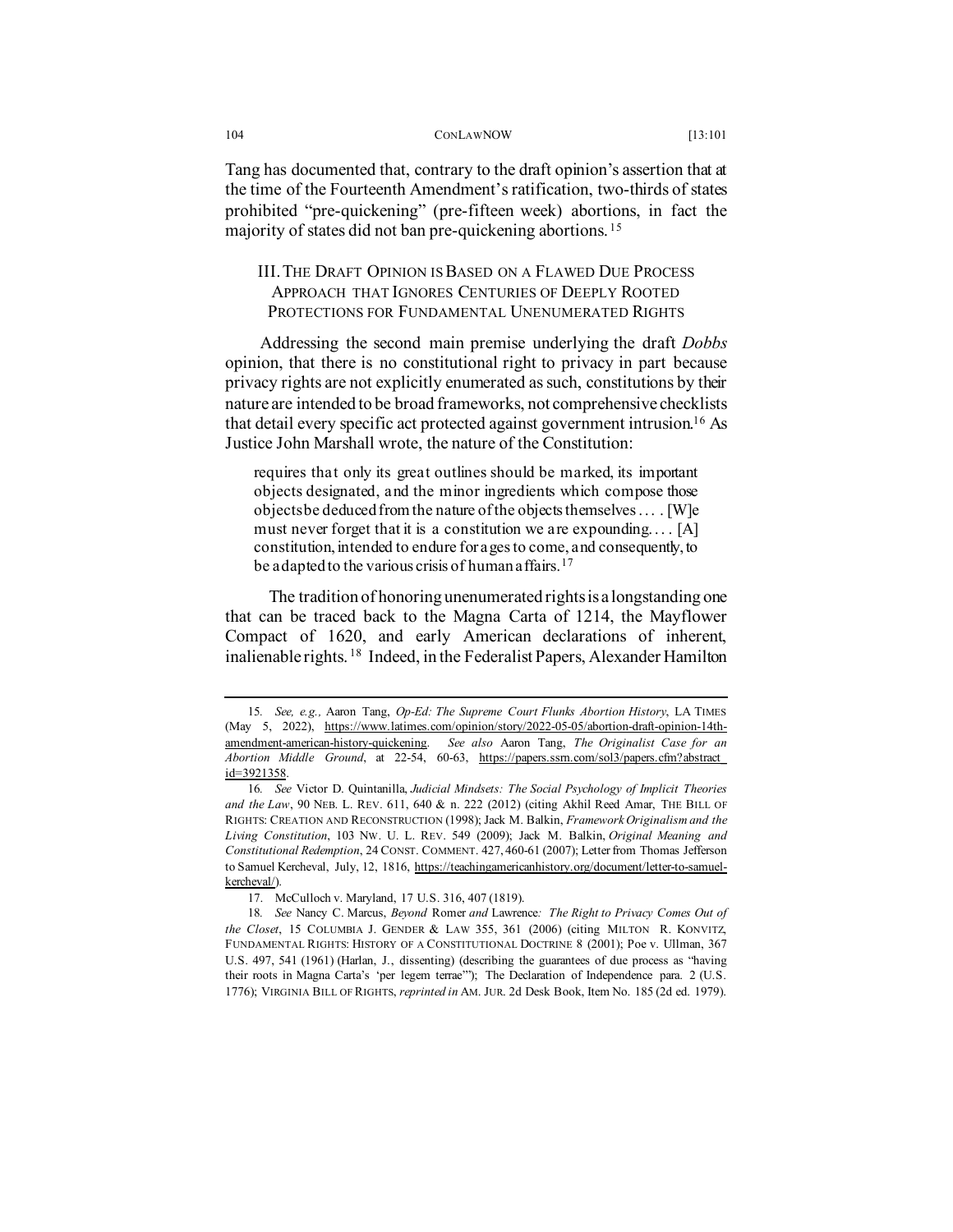wrote that a Bill of Rights was unnecessary because it was so well understood, even before the Constitution's ratification, that unenumerated rights were to be reserved to the people.<sup>[19](#page-4-0)</sup> However, answering Hamilton's concerns that the enumeration of some rights in the Bill of Rights might be construed to deny the existence of those not enumerated, <sup>[20](#page-4-1)</sup> the Ninth Amendment itself explicitly recognizes the existence of those unenumerated rights. It provides: "The enumeration in the Constitution, of certain rights, shall not be construed to deny or disparage others retained by the people."[21](#page-4-2) As Justice Breyer has explained, the Ninth Amendment was included in the Bill of Rights "to make clear that 'rights, like law itself, should never be fixed, frozen, that new dangers and needs will emerge, and that to respond to these dangers and needs, rights must be newly specified to protect the individual's integrity and inherent dignity.'"[22](#page-4-3)

The draft *Dobbs* opinion denying protections for rights not enumerated cannot be fairly reconciled with the text of the Ninth Amendment, or with the broader historical tradition of taking seriously inherent, inalienable rights and liberty interests implicit but unenumerated in the Constitution, including under the Fourteenth Amendment's Due Process Clause. As Justice Harlan has explained, underscoring the breadth of unenumerated rights entitled to constitutional protection, the full scope of liberty protections "cannot be found in or limited by the precise terms of the specific guarantees elsewhere provided in the Constitution."[23](#page-4-4)

Regarding privacy rights more specifically, Samuel Warren and Louis Brandeis in 1890 co-authored a *Harvard Law Review* "Right to Privacy" article that traced the evolution of privacy rights from early property protections to intellectual, emotional, and spiritual autonomy.[24](#page-4-5) As a Supreme Court Justice, Brandeis subsequently explained that the Constitution's drafters "conferred, as against the government, the right to

<span id="page-4-5"></span><span id="page-4-4"></span>24. Samuel D. Warren & Louis D. Brandies, *The Right to Privacy*, 4 HARV. L. REV. 193 (1890). *See also* Marcus, *supra* note 18, at 371-72.

<span id="page-4-0"></span>See also id. at 360-78 (tracing the historic roots and evolution of the constitutional right to privacy more generally).

<sup>19.</sup> THE FEDERALIST No. 84, at 512-13 (Alexander Hamilton) (Clinton Rossiter ed., 1961).

<sup>20</sup>*. See* Marcus, *supra* note 18, at 362.

<sup>21.</sup> U.S. CONST. amend. IX.

<span id="page-4-3"></span><span id="page-4-2"></span><span id="page-4-1"></span><sup>22.</sup> Stephen Breyer, *Our Constitutional Democracy*, 77 N.Y.U. L. REV. 245, 269-70 (2002) (quoting Bernard Bailyn, Remarks at the First Millennium Evening at the White House (Feb. 11, 1998)).

<sup>23</sup>*. Poe*, 367 U.S. at 542-44 (Harlan, J., dissenting).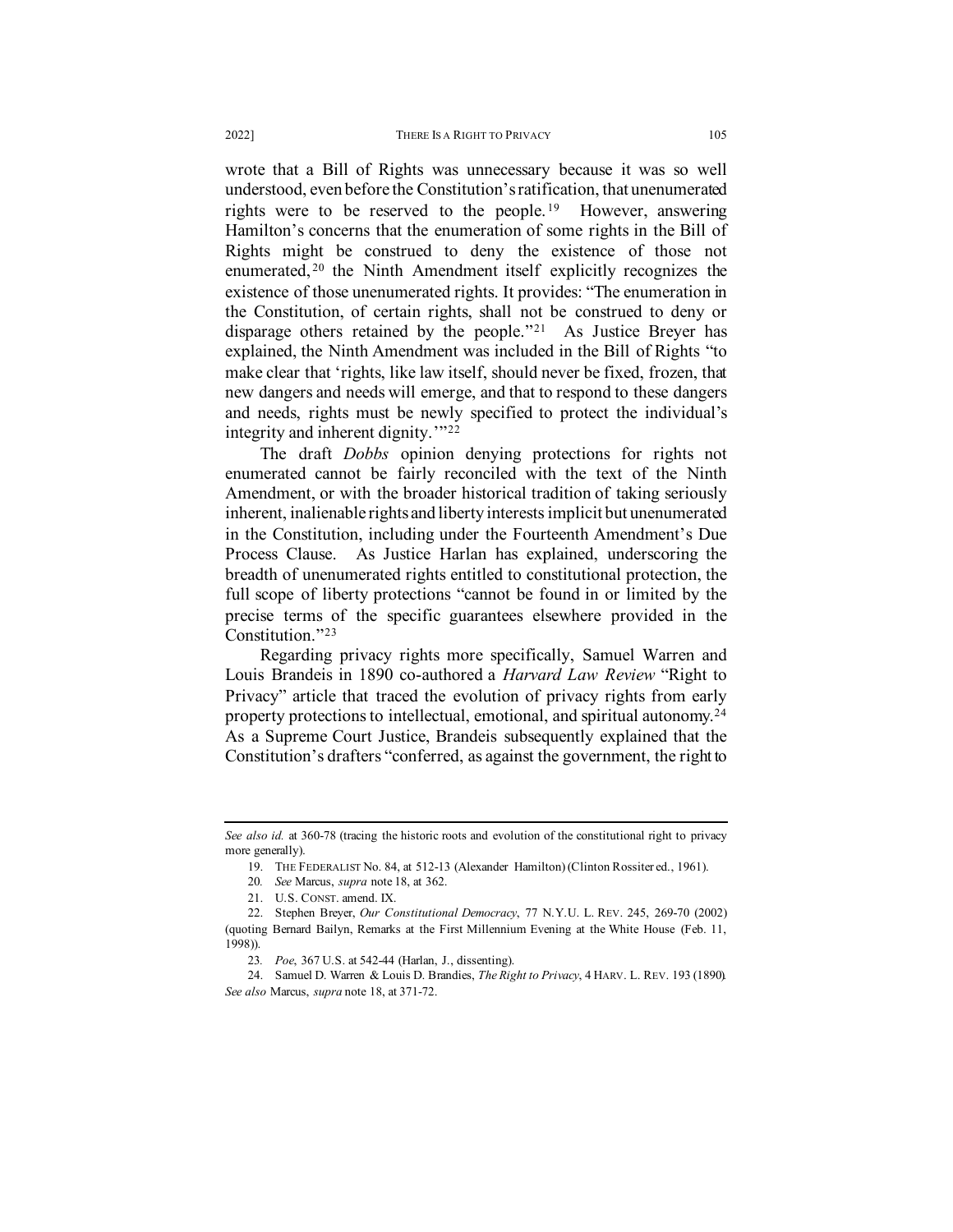be let alone—the most comprehensive of rights."<sup>25</sup> Later, the Court in *Griswold v. Connecticut* described the right to privacy as "older than the Bill of Rights," citing cases going back to 1886 that, as the Court described, "bear witness that the right of privacy . . . is a legitimate one.["26](#page-5-1)

However, with *Griswold* describing contraceptive rights in terms of Ninth Amendment unenumerated rights, the Bill of Rights' penumbras, and Fourteenth Amendment due process, [27](#page-5-2) if Alito's draft *Dobbs* opinion rejecting parallel language in *Roe*[28](#page-5-3) stands, the right to birth control would be hanging by a thread. The Court in *Lawrence* over a quarter of a century ago embraced the binding precedent of contraceptive rights cases and their recognition of a reproductive right to privacy quoting *Eisenstadt v. Baird* to emphasize that "[i]f the right of privacy means anything, it is the right of the individual, married or single, to be free from unwarranted governmental intrusion into matters so fundamentally affecting a person as the decision whether to bear or beget a child."[29](#page-5-4) Today's Court has signaled no similar intention of honoring that principle in its interpretation of a right to reproductive autonomy.

While the potential repercussions of the *Dobbs* draft opinion mocking *Roe'*s description of the constitutional roots of the right to privacy—the same roots identified in *Griswold—*are disturbing, the draft opinion's treatment of substantive due process in particular is also particularly troubling on a doctrinal level.

Those Justices joining Alito's draft *Dobbs* opinion would limit substantive due process protections to only those specific rights that can be identified as deeply rooted in history and tradition when reduced to their most narrow articulation (i.e., the "right to abortion," as opposed to a more broadly framed right to individual autonomy and privacy in one's most intimate life choices).<sup>[30](#page-5-5)</sup> However, requiring that abortion access

<span id="page-5-0"></span><sup>25.</sup> [Olmstead v. United States, 277 U.S. 438, 478](https://1.next.westlaw.com/Link/Document/FullText?findType=Y&serNum=1928126400&pubNum=780&originatingDoc=I1c1c6c3136ef11db8382aef8d8e33c97&refType=RP&fi=co_pp_sp_780_478&originationContext=document&transitionType=DocumentItem&ppcid=298504e71f8f4b22a017003bc6c21c5f&contextData=(sc.DocLink)#co_pp_sp_780_478) (1928) (Brandeis, J., dissenting), *overruled in part by* Berger v. New York, 388 U.S. 41 (1967); Katz v. United States, 389 U.S. 347 (1967).

<span id="page-5-1"></span><sup>26</sup>*. Griswold*, 381 U.S. at 483-86 (citing NAACP v. Alabama, 357 U.S. 449 (1958); Mapp v. Ohio, 367 U.S. 643 (1961); Breard v. Alexandria, 341 U.S. 622 (1951); Public Utilities Comm'n v. Pollak, 343 U.S. 451 (1952); Monroe v. Pape, 365 U.S. 167 (1961); Lanza v. New York, 370 U.S. 139 (1962); Frank v. Maryland, 359 U.S. 360 (1959); Skinner v. Oklahoma ex rel. Williamson, 316 U.S. 535 (1942); Boyd v. United States, 116 U.S. 616 (1886)).

<sup>27.</sup> *Griswold*, 381 U.S. at 483-85.

<sup>28</sup>*. See Dobbs* Draft Op. at 9 (discussing *Roe*, 410 U.S. at 152).

<sup>29</sup>*. Eisenstadt*, 405 U.S. at 453 (as quoted in *Lawrence*, 539 U.S. at 565).

<span id="page-5-5"></span><span id="page-5-4"></span><span id="page-5-3"></span><span id="page-5-2"></span><sup>30.</sup> Let alone *Casey*'s description of "[t]hese matters, involving the most intimate and personal choices a person may make in a lifetime, choices central to personal dignity and autonomy," as "central to the liberty protected by the Fourteenth Amendment. At the heart of liberty is the right to define one's own concept of existence, of meaning, of the universe, and of the mystery of human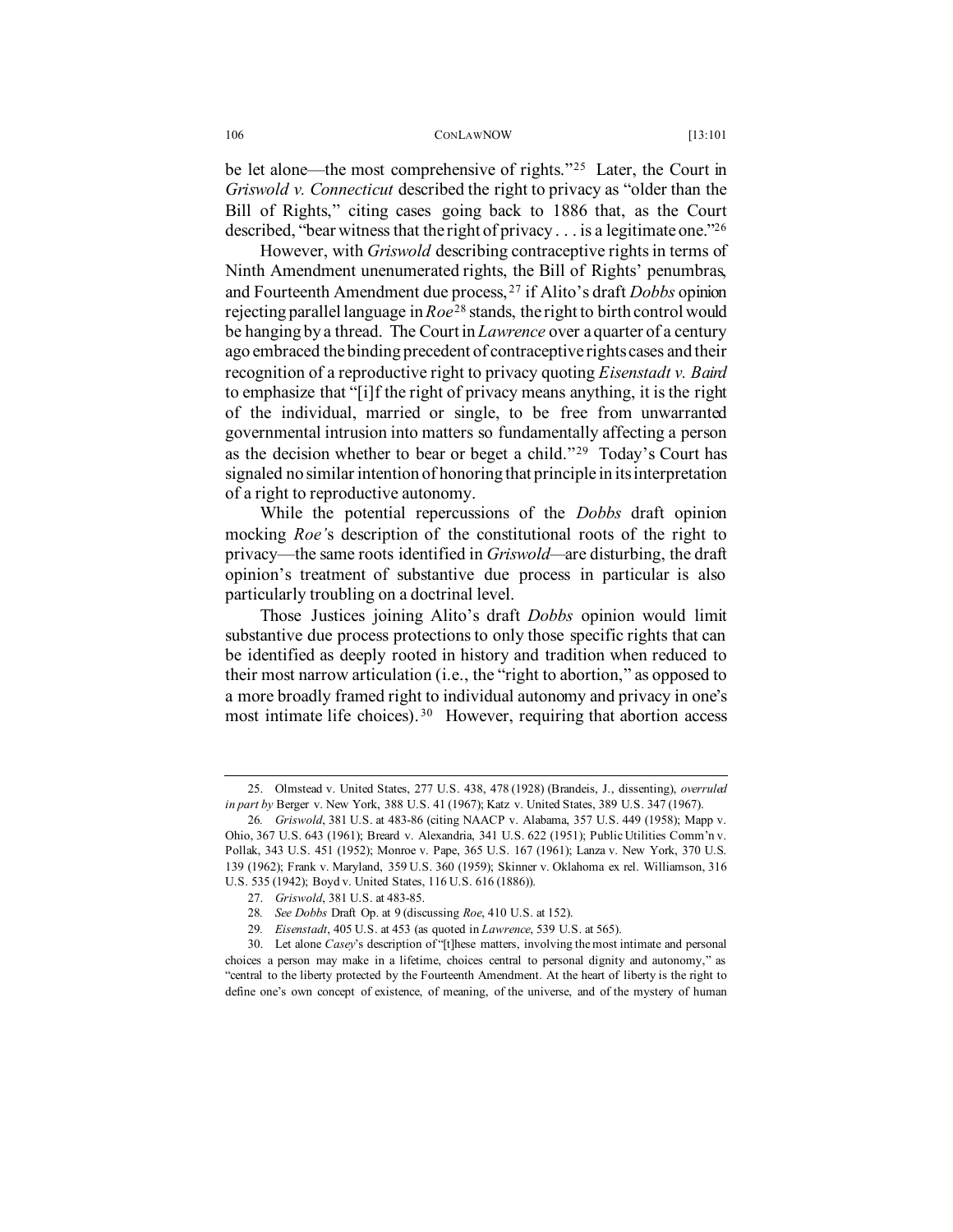itself be traditionally designated as a right "deeply rooted" in history and tradition, as opposed to it being protected as falling within the ambit of broader constitutionally protected privacy and personal autonomy rights, is a misapplication of substantive due process jurisprudence.

Such a narrow approach to substantive due process conflicts with precedent respecting the protection of reproductive and related privacy rights as falling under broader, deeply rooted liberty protections and principles, precedent acknowledged even by the draft *Dobbs* opinion.[31](#page-6-0) The draft opinion's overly narrow "right to abortion" framing of the liberty interest at issue in reproductive autonomy cases repeats the mistake of the sodomy-ban-affirming Court in *Bowers v. Hardwick*. As the *Lawrence v. Texas* Court explained in overruling *Bowers*, the *Bowers*  Court had improperly framed the right at stake in that case in absurdly narrow "right to sodomy" terms rather than in terms of the broader liberty interests at issue, thereby "fail[ing] to appreciate the extent of the liberty at stake." [32](#page-6-1) In rejecting the *Bowers* articulation of the right at issue as a "fundamental right to engage in homosexual sodomy," the *Bowers* dissent and *Lawrence* majority opinion explained that such narrow phrasing of liberty interests amounts to improperly "derid[ing] Hardwick's position as 'at best, facetious,'" thereby dishonoring the broader liberty interest at stake. [33](#page-6-2) The *Lawrence* Court further explained, "[t]o say that the issue in *Bowers* was simply the right to engage in certain sexual conduct demeans the claim the individual put forward."[34](#page-6-3) 

The approach of framing fundamental rights in terms of the broader liberty interests rather than minimizing them through narrow act-specific formulations is itself well-rooted in constitutional jurisprudence history. Long before *Glucksberg* and other modern substantive due process cases, *Corfield v. Coryell*, an 1825 opinion addressing unenumerated fundamental rights protections, addressed the question of whether the Constitution requires a state to permit other states' citizens to fish for shellfish in its waters.<sup>35</sup> There, the Court recognized that the right at issue was not a "right to fish for shellfish," but rather the fundamental

<span id="page-6-4"></span>35. 6 F. Cas. 546 (C.C.E.D. Pa. 1825).

life." *Casey*, 505 U.S. at 851 (language quoted only partially, and criticized, in the draft *Dobbs* opinion, at 30).

<span id="page-6-3"></span><span id="page-6-2"></span><span id="page-6-1"></span><span id="page-6-0"></span><sup>31</sup>*. See Dobbs* Draft Op. at 31 (describing *Casey*'s reliance on precedent including, for example, contraceptive rights cases such as *Griswold*, 381 U.S. 479; *Eisenstad*t, 405 U.S. 438; Carey v. Population Services International, 431 U.S. 678 (1977); *Skinner*, 316 U.S. 535 (forced sterilization)).

<sup>32</sup>*. See Lawrence*, 539 U.S. at 566-67.

<sup>33</sup>*. Id*. at 596 (quoting Bowers v. Hardwick, 478 U.S.186, 194 (1986)).

<sup>34</sup>*. Id*.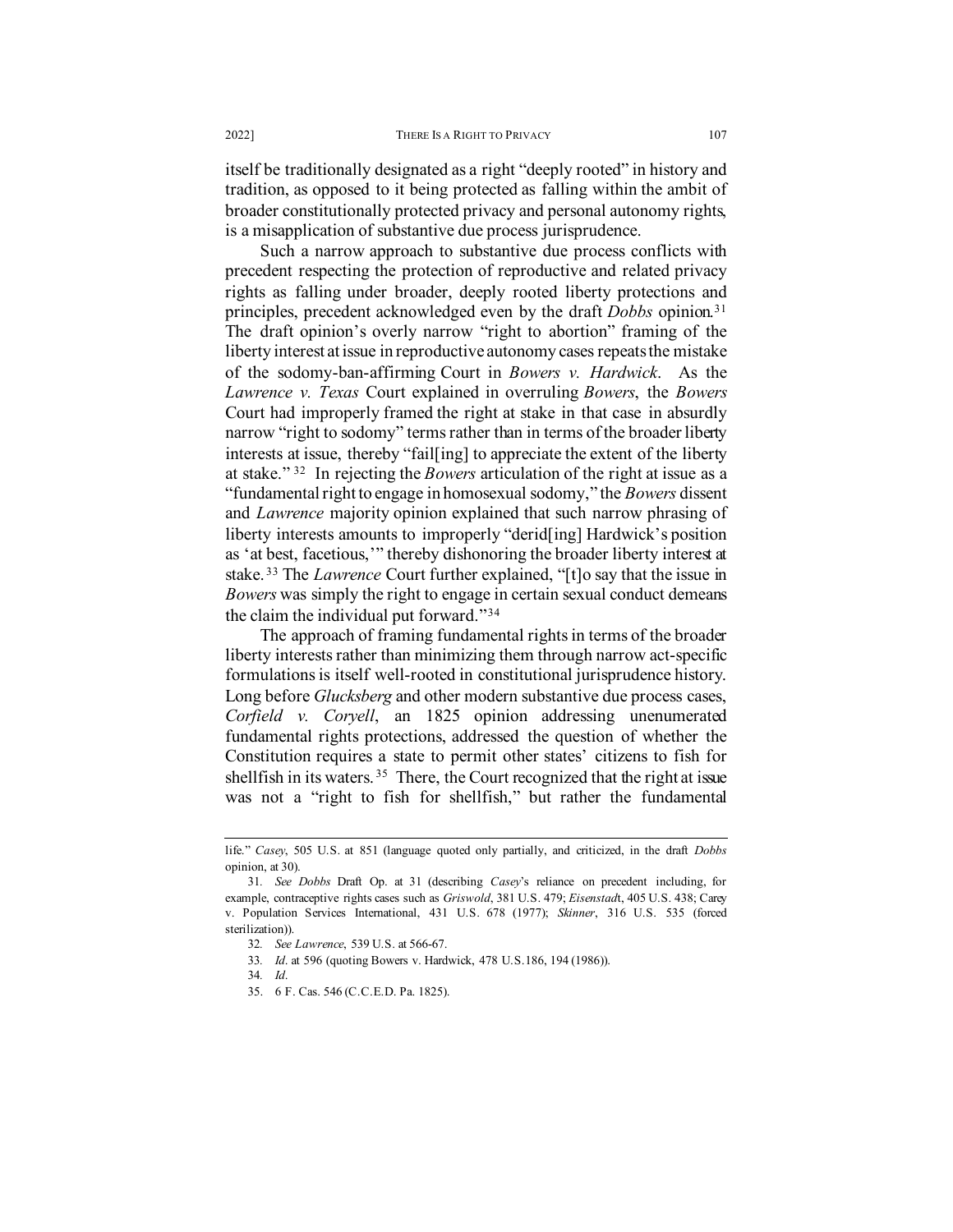citizenship rights involving trade and travel guaranteed by the Constitution. [36](#page-7-0)

As Justice Harlan similarly wrote in his *Poe v. Ullman* dissent, the full scope of due process liberty protections is not confined to those specific rights enumerated in the Constitution, not being "a series of isolated points pricked out in terms of the taking of property; the freedom of speech, press, and religion; the right to keep and bear arms; the freedom from unreasonable searches and seizures; and so on." Rather, "[i]t is a rational continuum which, broadly speaking, includes a freedom from all substantial arbitrary impositions and purposeless restraints."[37](#page-7-1)

Although the draft *Dobbs* opinion cites *Glucksberg* in support of its substantive due process approach, its description of *Glucksberg* is deceptively incomplete. The draft opinion describes *Glucksberg*'s holding regarding the Fourteenth Amendment Due Process Clause as follows: "That provision has been held to guarantee some rights that are not mentioned in the Constitution, but any such right must be 'deeply rooted in this Nation's history and tradition' and 'implicit in the concept of ordered liberty.'"[38](#page-7-2) That passage of the draft *Dobbs* opinion, however, omits not only internal quotation marks but also pertinent language from the cases cited therein, conveniently discarding the precedential context for this passage of *Glucksberg*. Specifically, the cases quoted by *Glucksberg* as the contextual foundation for its "deeply rooted . . . implicit in the concept of ordered liberty" analysis, the citations of which are omitted by the *Dobbs* draft opinion, are *Moore v. City of East Cleveland*, *Snyder v. Massachusetts*, and *Palko v. Connecticut*. [39](#page-7-3) *Palko* and *Snyder*, in turn, provide that what triggers fundamental rights protection is the implication of "*a principle of justice* so rooted in the tradition and conscience of our people as to be ranked as fundamental."[40](#page-7-4) Similarly, *Palko* describes substantive due process in broad terms, as protecting "liberty of the mind as well as liberty of action."<sup>[41](#page-7-5)</sup> As such, reading of *Glucksberg* in conjunction with the *Palko* and *Snyder* passages it relies upon reveals that substantive due process analysis should be not actspecific, but rather, should focus on the underlying justice-based

<sup>36</sup>*. Id*.

<sup>37</sup>*. Poe*, 367 U.S. at 543 (Harlan, J., dissenting).

<span id="page-7-2"></span><span id="page-7-1"></span><span id="page-7-0"></span><sup>38</sup>*. Dobbs* Draft Op. at 5 (citing *Washington v. Glucksberg*, 521 U.S. 702, 721 (1997) (internal quotation marks omitted).

<span id="page-7-5"></span><span id="page-7-4"></span><span id="page-7-3"></span><sup>39</sup>*. See Glucksberg*, 521 U.S. at 721 (citing Moore v. City of East Cleveland, 431 U.S. 494, 503 (1977), Palko v Connecticut, 302 U.S. 319, 325 (1937), Snyder v. Massachusetts, 219 U.S. 97, 105 (1934)).

<sup>40</sup>*. Palko*, 302 U.S. at 325 (quoting *Snyder*, 219 U.S. at 105 (emphasis added)).

<sup>41</sup>*. Id*. at 327.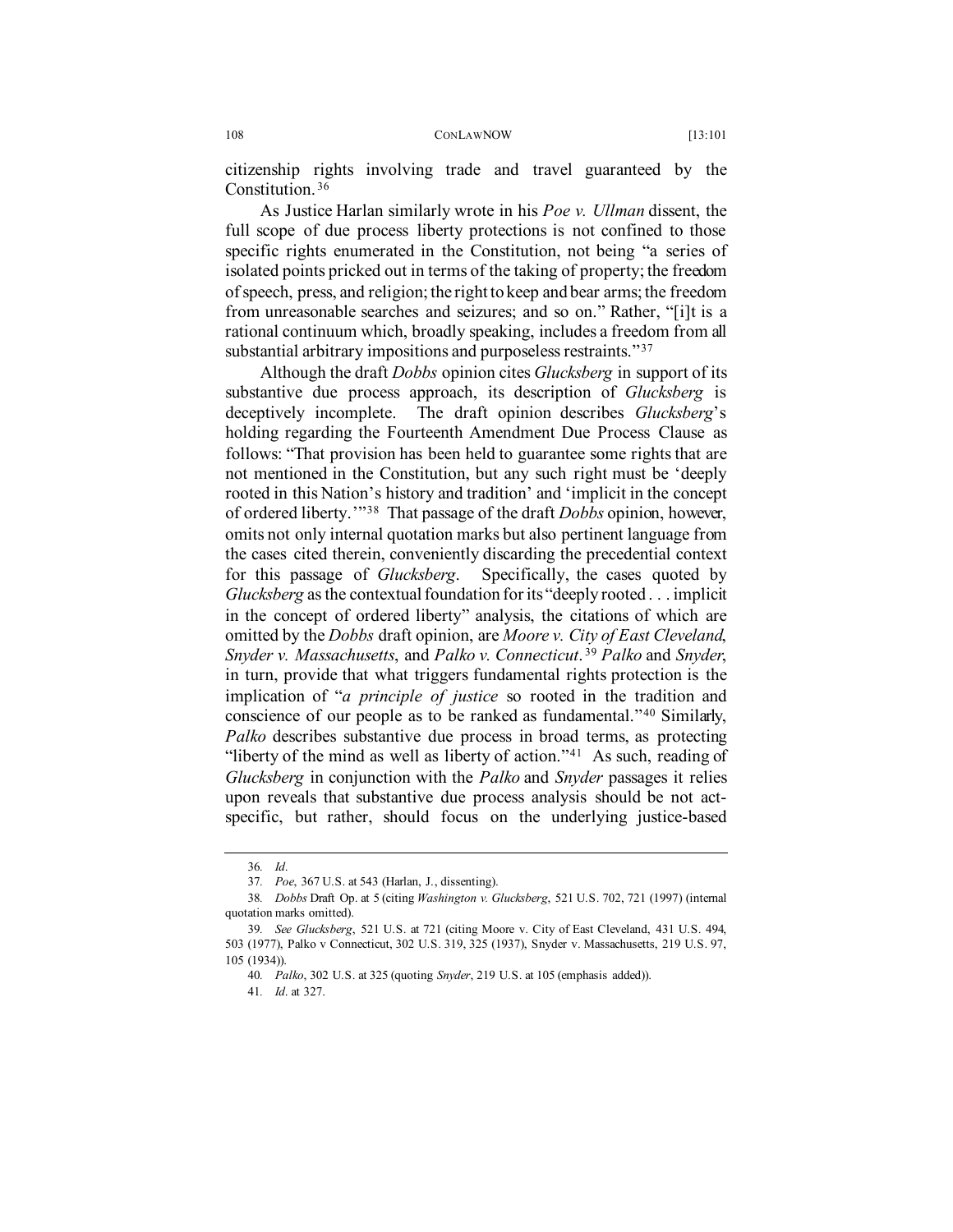principles implicated when liberties are restricted in various contexts. Furthermore, *Moore*, the very first case cited by *Glucksberg* in this passage in support of its explanation of substantive due process, affirms Fourteenth Amendment protections for "freedom of personal choice in matters of marriage and family life."[42](#page-8-0)

Similarly, in a passage also conveniently omitted by the *Dobbs* draft opinion, the *Glucksberg* opinion explicitly recognizes abortion among the many other specific rights that are encompassed within the broader liberty protections of the Due Process Clause, explaining that over time, the Supreme Court has held that along with "the specific freedoms protected by the Bill of Rights, the 'liberty' specially protected by the Due Process Clause includes the rights to marry, to have children, to direct the education and upbringing of one's children, to marital privacy, to use contraception, to bodily integrity, *and to abortion*."[43](#page-8-1)

Even more pertinent is *Glucksberg*'s reliance on *Casey*, one of two cases the *Dobbs* opinion would cite *Glucksberg* to overrule. It defies logic and the bounds of irony to assert the *Glucksberg* precedent as justification for overruling *Casey* along with *Roe*, when the *Glucksberg* opinion explicitly follows and positively cites *Casey*.<sup>44</sup> As previously explained on this point:

The Court's *Glucksberg* opinion does not preclude continued recognition of constitutional history as a fluid concept or continued acknowledgement that traditions change over time. By opening its discussion of the role of history in due process cases with citations to *Moore*, *Cruzan*, and *Casey*, cases decided in the context of changing traditions, the *Glucksberg* majority affirmed the principle of a living constitution which reflects evolving traditions.[45](#page-8-3)

Similarly, while not binding precedent, Justice Stevens' concurrence in *Glucksberg* (also not addressed by the draft *Dobbs* opinion) further explains that in due process cases, the Court has described the liberty interests at stake in intimate life decisions "as implicating 'basic values,' as being 'fundamental,' and as being dignified by history and

<span id="page-8-0"></span><sup>42</sup>*. Moore*, 431 U.S. at 499 (citing Cleveland Bd. of Educ. v. LaFleur, 414 U.S. 632, 639-40 (1974), Meyer v. Nebraska, 262 U.S. 390, 399-401 (1923), Pierce v. Soc'y of Sisters, 268 U.S. 510, 534-35 (1925)).

<span id="page-8-1"></span><sup>43</sup>*. Glucksberg*, 521 U.S. at 720 (citing Loving v. Virginia, 388 U.S. 1 (1967)); *Skinner*, 316 U.S. 535; *Meyer*, 262 U.S. 390; *Pierce*, 268 U.S. 510; *Griswold*, 381 U.S. 479; *Eisenstad*t, 405 U.S. 438; Rochin v. California, 342 U.S. 165 (1952); *Casey*, 505 U.S. 833.

<sup>44</sup>*. See Glucksberg*, 521 U.S. at 710.

<span id="page-8-3"></span><span id="page-8-2"></span><sup>45.</sup> Marcus, *supra* note 18, at 392-93 (citing *Glucksberg*, 521 U.S. at 710 (internal citations omitted)).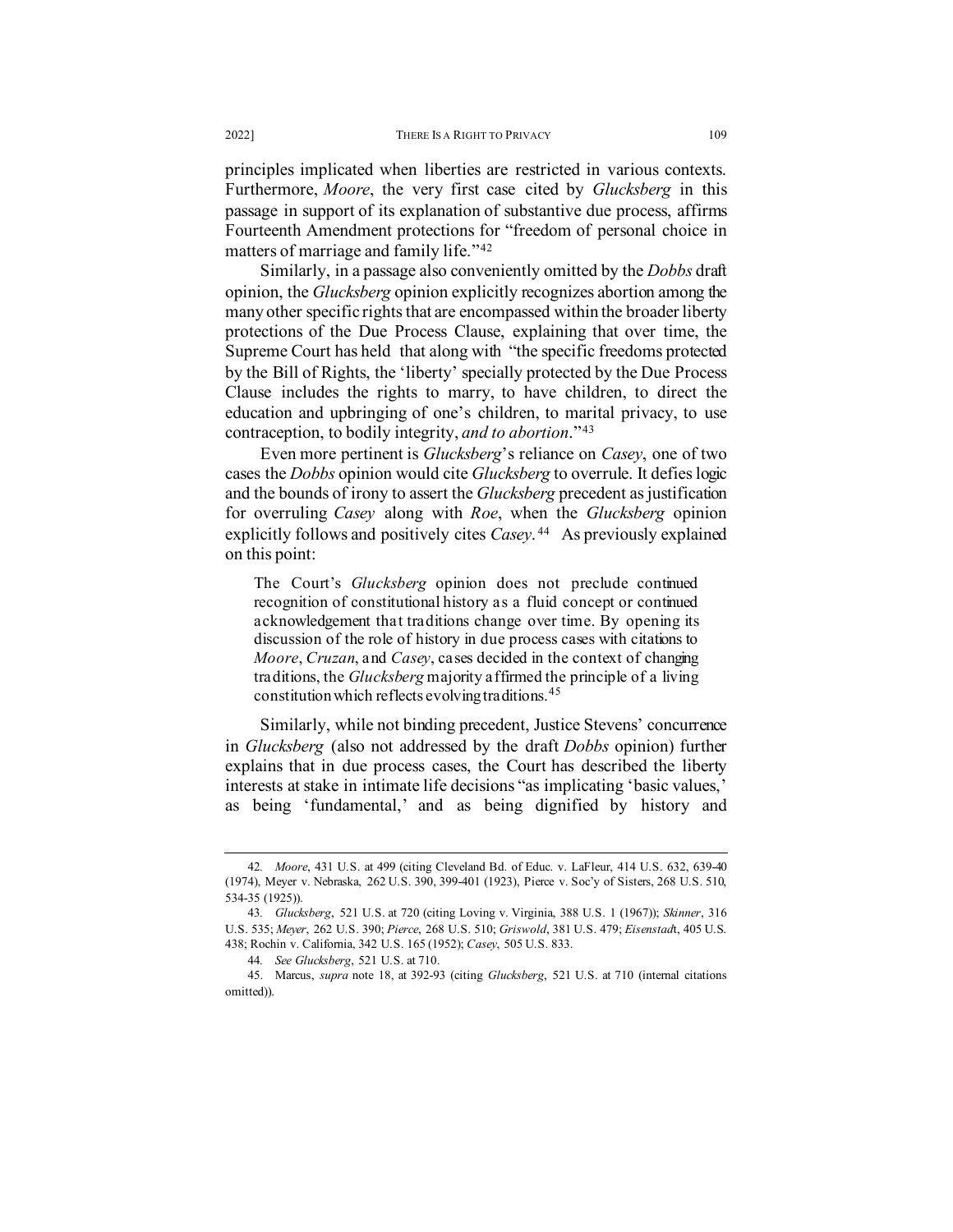traditions."[46](#page-9-0) Stevens explained that such cases consistently reflect "the origins of the American heritage of freedom—the abiding interest in individual liberty that makes certain state intrusions on the citizen's right to decide how he will live his life intolerable."[47](#page-9-1)

In *Lawrence v. Texas,* as previously discussed, the Supreme Court provided critical clarification of the substantive due process doctrine in the context of sexual autonomy. The *Lawrence* Court embraced and adapted Justice Stevens' dissent in *Bowers v. Hardwick* recognizing that issues of sexual autonomy implicate "the individual's right to make certain unusually important decisions that will affect his own, or his family's, destiny. The Court has referred to such decisions as implicating 'basic values,' as being 'fundamental,' and as being dignified by history and tradition."[48](#page-9-2) Addressing the same principles previously addressed in *Glucksberg*, the *Lawrence* decision's overruling of *Bowers*indicates that while tradition is certainly a component of substantive due process analysis, specific traditions of denying rights are not the types of traditions that are deserving of special protected. In contrast, while traditions of discrimination and rights denials receive no deference under the Fourteenth Amendment, traditionally honored liberty interests, and the rights they encompass, do. On that point, *Lawrence* affirms the Court's traditional recognition of the historic "origins of the American heritage of freedom—the abiding interest in individual liberty that makes certain state intrusions on the citizen's right to decide how he will live his life intolerable."[49](#page-9-3)

Such powerful affirmations by the Supreme Court of the American tradition of taking personal liberty seriously stand in stark contrast with the *Dobbs* draft opinion, which undermines even the very doctrinal building blocks and principles affirmed in *Glucksberg*. The draft opinion fails to engage a meaningful analysis of *Glucksberg*, the precedents upon which it relied, and its progeny, including the subsequent clarifying language of the Supreme Court that "[h]istory and tradition are the starting point but not in all cases the ending point of the substantive due process inquiry."[50](#page-9-4)

<span id="page-9-0"></span><sup>46</sup>*. Glucksberg*, 521 U.S. at 744-45 (Stevens, J., concurring) (quoting Fitzgerald v. Porter Mem'l Hosp., 523 F.2d 716, 719-20 (7th Cir. 1975) (citations omitted)).

<sup>47</sup>*. Id*.

<span id="page-9-2"></span><span id="page-9-1"></span><sup>48</sup>*. Bowers*, 478 U.S. at 214-20 (quoting in part *Fitzgerald*, 523 F.2d at 719-20); *see also Lawrence*, 539 U.S. at 578-79 ("Justice Stevens' analysis, in our view, should have been controlling in *Bowers* and it should control here.").

<sup>49</sup>*. Glucksberg*, 521 U.S. at 744-45 (Stevens, J., concurring).

<span id="page-9-4"></span><span id="page-9-3"></span><sup>50</sup>*. Lawrence*, 539 U.S. at 572 (citing County of Sacramento v. Lewis, 523 U.S. 833, 857 (1998) (Kennedy, J., concurring)).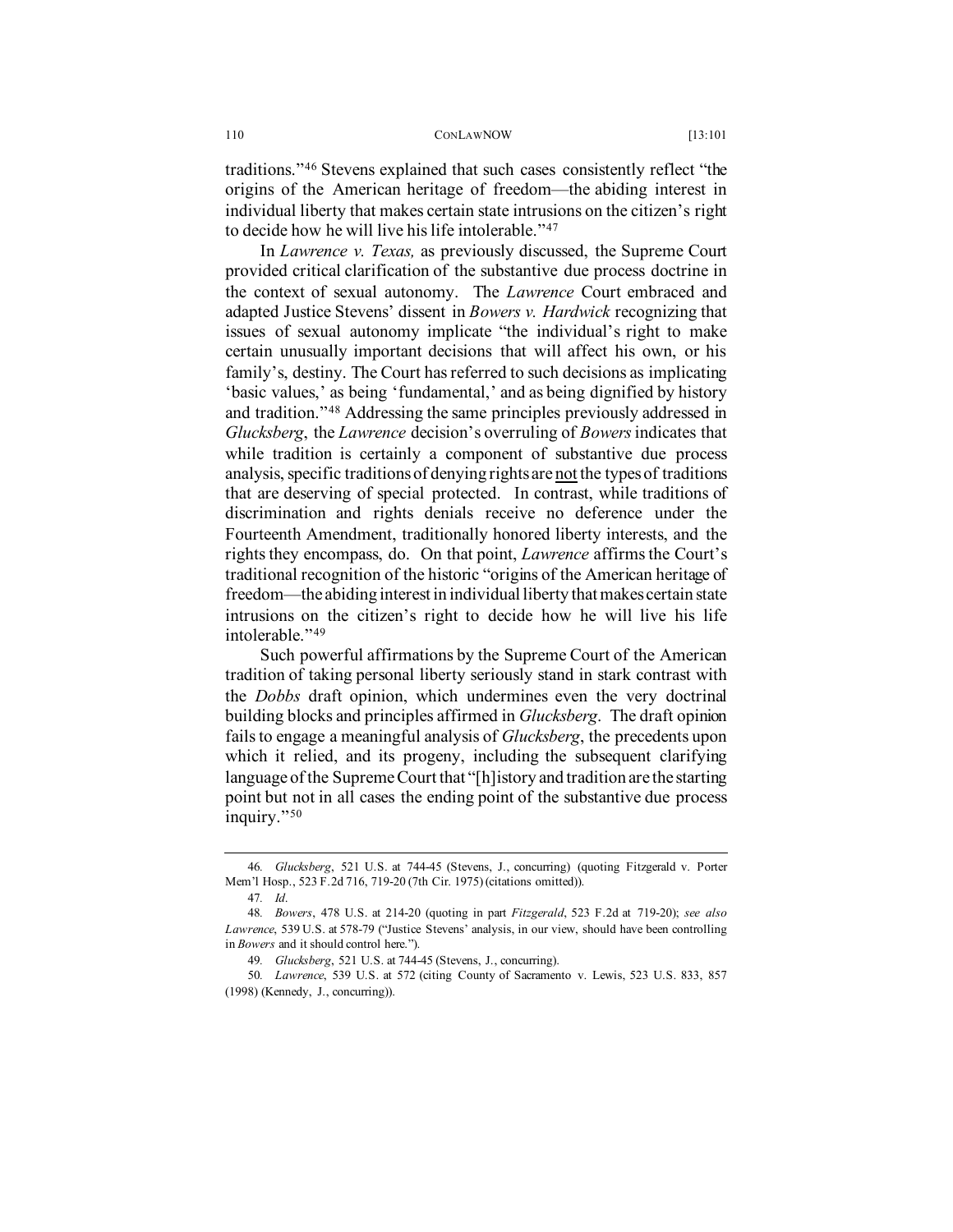In addition to the draft opinion's flawed doctrinal interpretation of *Glucksberg*, its application of *Glucksberg* is also factually inaccurate. For example, in one passage, the draft opinion substitutes the assisted suicide language from *Glucksberg* with abortion language: "The Court in *Roe* could have said of abortion exactly what *Glucksberg* said of assisted suicide: 'Attitudes toward [abortion] have changed . . . but our laws have consistently condemned, and continued to prohibit, [that practice].'["51](#page-10-0) Here, the draft opinion both is factually misleading and substantively defeats its own argument. Even if the draft opinion were accurate in describing most states as banning even early abortion at the time of the 1973 *Roe* decision, [52](#page-10-1) it is inaccurate to describe American laws as consistently prohibiting abortion even after *Roe*. To the contrary, from *Roe* until the present, while some regulations of abortion have been upheld, no pre-viability abortion bans have been upheld as constitutional in the forty-nine years since *Roe*.

For half a century, people across America of child-bearing age have come to rely on *Roe* as protecting their right to be free from state bans on abortion. To betray that reliance based on a misapplication of longstanding substantive due process doctrine would be an egregious misstep by the Supreme Court, anathema to longstanding and fundamental principles of constitutional liberty.

## IV. THE DRAFT OPINION THREATENS OTHER REPRODUCTIVE AND PERSONAL AUTONOMY RIGHTS AND PRECEDENTS

Even while rejecting broad liberty protections for those seeking safe and legal abortions, the draft *Dobbs* opinion does acknowledge a line of precedent affirming similar substantive due process liberty protections in other cases, as previously discussed. [53](#page-10-2) However, the opinion purports to distinguish those cases, including those involving the right to contraception such as *Griswold* and *Eisenstadt*, from abortion cases by contending that only abortion cases involve potential human life, or, an "unborn human being."<sup>[54](#page-10-3)</sup> Considering that contraception also prevents potential life from being actualized, that distinction is disingenuous. The draft *Dobbs* opinion lacks any meaningful assurances that the precedents

<sup>51.</sup> *Dobbs* Draft Op. at 25 (brackets in original) (quoting in part *Glucksberg*, 521 U.S. at 719).

<span id="page-10-3"></span><span id="page-10-2"></span><span id="page-10-1"></span><span id="page-10-0"></span><sup>52.</sup> As previously described, however, the draft opinion's description of the breadth of abortion bans leading up to *Roe* is an exaggeration, at best. *See supra* note 15 and accompanying text, citing Tang, *Op-Ed: The Supreme Court Flunks Abortion History*; Tang, *The Originalist Case for an Abortion Middle Ground*.

<sup>53</sup>*. See supra* notes 8 and 31 and accompanying text.

<sup>54</sup>*. See Dobbs* Draft Op. at 7 (quoting MISS. CODE ANN. § 41-41-191).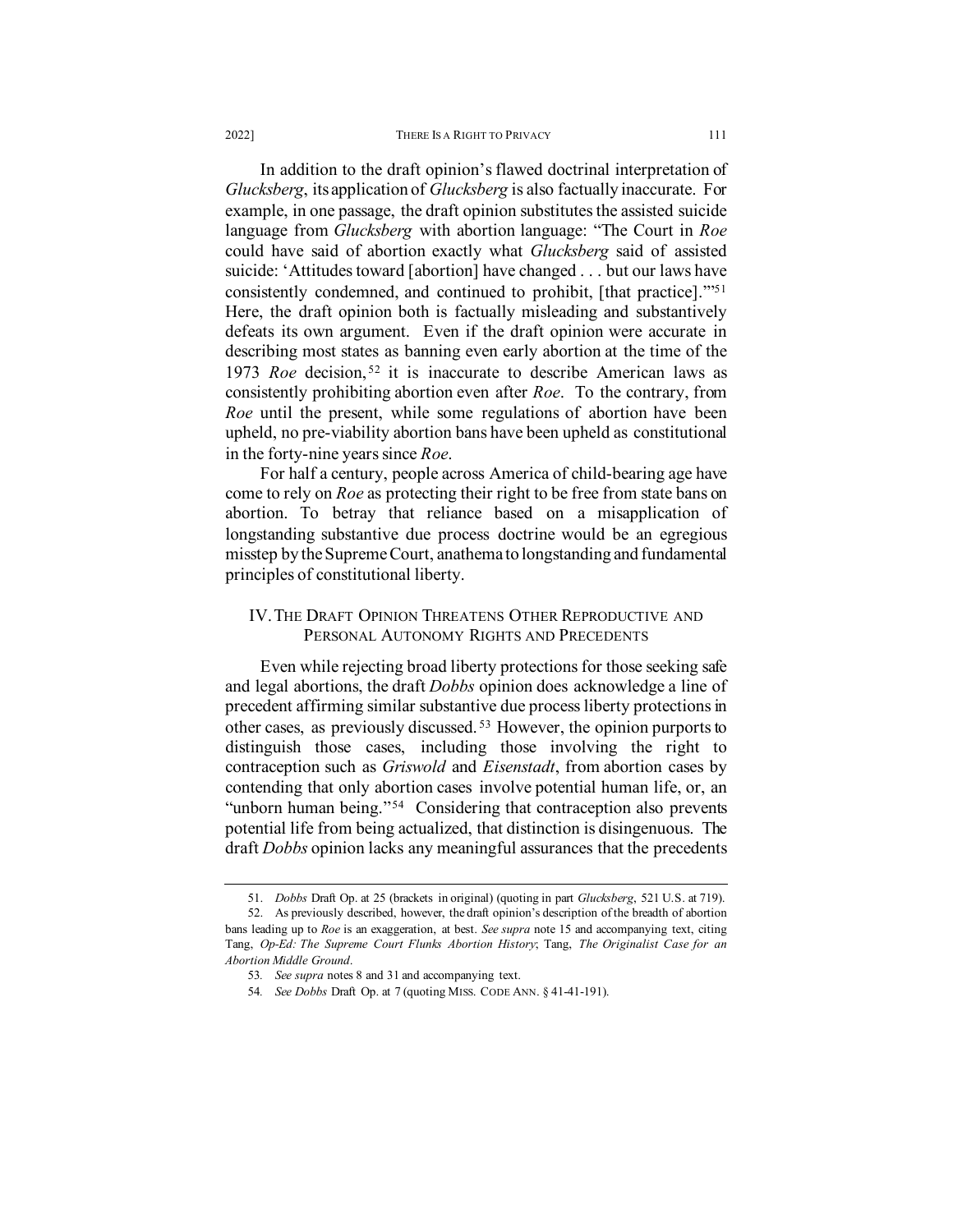of *Griswold* and *Eisenstadt* will not be next on the chopping block. This is particularly the case when the very jurisprudential foundation for the right to privacy affirmed in *Roe* that was rejected as unsound in the draft *Dobbs* opinion mirrors and follows *Griswold'*s analysis identifying the right to privacy in a reproductive rights context as grounded in various constitutional protections of inherent and inalienable rights, including the Ninth and Fourteenth Amendments. To overrule *Roe* as based on a flawed identification of that same right to privacy would certainly pave the path for similarly overruling *Griswold* in a future case, sweeping away longrelied-upon reproductive rights to contraception free from government interference.

Reproductive freedoms are not the only rights threatened by the draft *Dobbs* opinion. The draft opinion could also be used to strip away other rights targeted by those hostile to what they deem untraditional expressions of personal liberty, including queer families and other intimate associations. The draft opinion's version of liberty, which denies protections for rights denied by past generations, is constrained by prejudices of the past. Under that approach, same-sex marriage, interracial marriage, and contraception could lose their constitutional protections, since at one time, if only in the distant past, they had been criminally prohibited and not explicitly enumerated as fundamental rights.

On that point, some may find comfort in the opinion's draft language "emphasiz[ing] that our decision concerns the constitutional right to abortion and no other right. Nothing in this opinion should be understood to cast doubt on precedents that do not concern abortion."[55](#page-11-0) Others may find that language to be empty platitudes. They may be less trusting, refusing to fall for assurances that a final *Dobbs* opinion resembling the leaked draft would leave intact other rights that have been recognized under the umbrella of Fourteenth Amendment liberty protections. After all, it is not uncommon for court opinions to hold themselves out as narrow in scope, only to have their precedential force extended to other contexts in subsequent cases. [56](#page-11-1)

Finally, it is not entirely unlikely that if something substantially similar to the leaked *Dobbs* opinion draft, including its interpretation and

<sup>55</sup>*. Id*. at 62.

<span id="page-11-1"></span><span id="page-11-0"></span><sup>56.</sup> Justice Scalia warned of such narrowly articulated holdings being applied more broadly in his strident dissents in *United States v. Windsor* and *Lawrence v. Texas*, both of which he accurately predicted would serve as foundations for an eventual decision affirming a broad right to same-sex marriage. *See* United States v. Windsor, 570 U.S. 744, 798 (2013). In that respect, the draft *Dobbs* opinion consequently may represent, in a sense, backlash to or even revenge for *Lawrence*'s decision overruling *Bowers* and leading to marriage equality.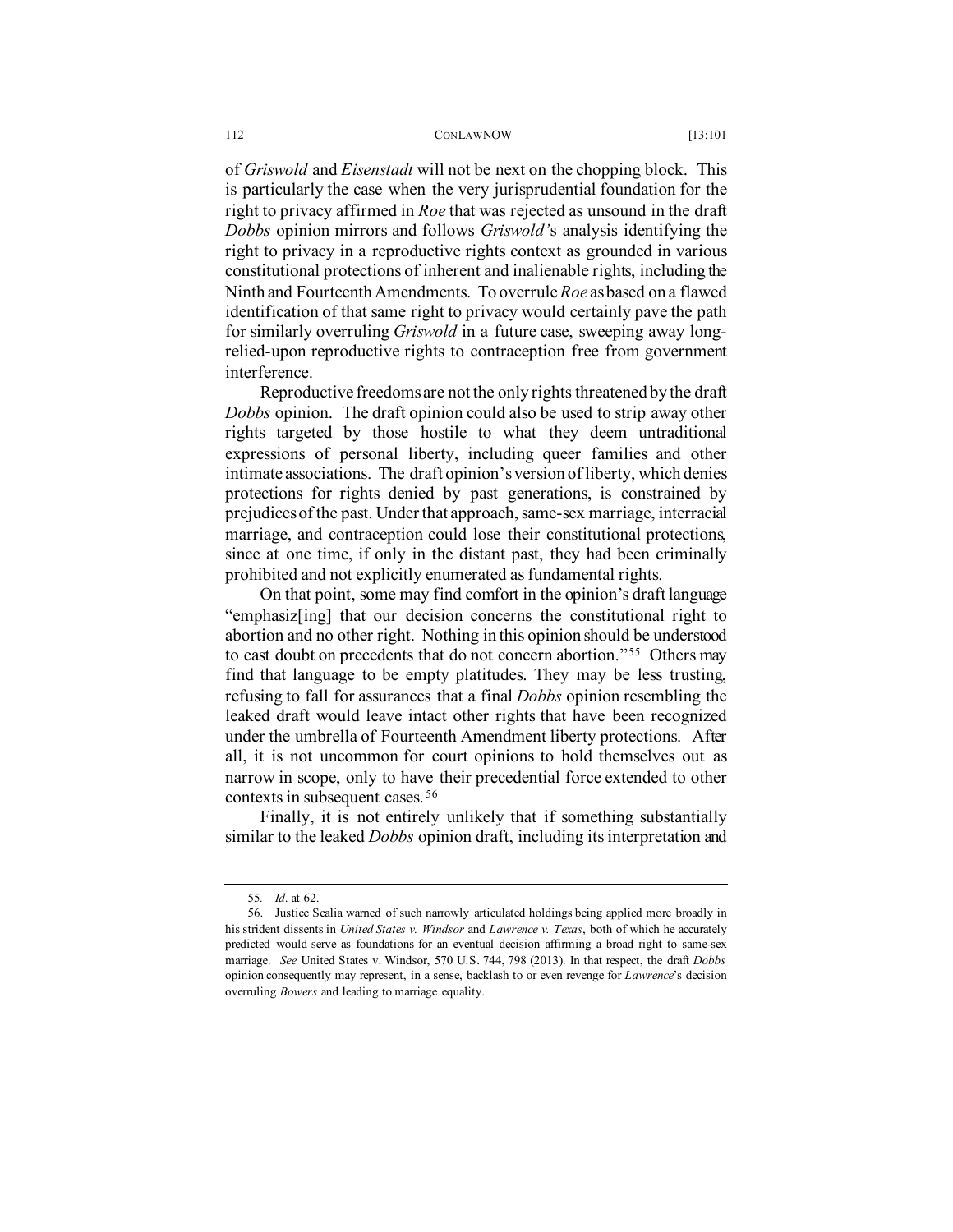### 2022] **THERE IS A RIGHT TO PRIVACY** 113

application of *Glucksberg*, becomes the final opinion of the Court, even same-sex marriage and LGBTQ rights could be endangered. After all, there is already a pattern of same-sex marriage and LGBTQ-rights opponents invoking *Glucksberg* to deny same-sex couples and LGBTQ+ individuals substantive due process rights through arguments that parallel that in the draft *Dobbs* opinion. [57](#page-12-0) The precedent set by such an opinion would not just pave the path for a slippery slope; it could lead to a tsunami of further rights deprivations of a historically unprecedented<sup>58</sup> magnitude.

### V. CONCLUSION

Ultimately, the draft *Dobbs* opinion fails to honor Justice Frankfurter's admonition in 1949 that "[g]reat concepts like . . . 'liberty' were purposely left to gather meaning from experience," because those "who founded this Nation knew too well that only a stagnant society remains unchanged."[59](#page-12-2) Likewise, it fails to heed the warning of Thomas Jefferson that "[w]e might as well require a man to wear still the coat which fitted him when a boy as civilized society to remain ever under the regimen of their barbarous ancestors."[60](#page-12-3)

It would not be sufficient to merely describe the draft *Dobbs* opinion as reflecting the mentality of those stuck in the past. Rather, the draft opinion reveals the intent of a majority of the Supreme Court to ignore over fifty years' of precedent recognizing fundamental reproductive rights, while forcing the nation to revert to an era of personal liberty infringements, and unsafe and illegal abortions. The justification for doing so, the lack of explicit abortion rights protections in past centuries, fails to respect the longstanding principle that constitutional rights "must draw [their] meaning from the evolving standards of decency that mark the progress of a maturing society."[61](#page-12-4) Allowing anything even similar in

<span id="page-12-0"></span><sup>57</sup>*. See* Marcus, *supra* note 18, at 382-87 (discussing the Scalia dissent in *Lawrence* that describes the *Lawrence* majority opinion as in conflict with *Glucksberg* and also describes *Roe* and *Casey* as "eroded" by *Lawrence*, 539 U.S. at 588, 591 (Scalia, J., dissenting); and also discussing other federal court opinions invoking *Glucksberg* to limit the rights of same-sex couples in the aftermath of *Lawrence*, e.g., Lofton v. Sec. of Dept. of Children & Family Servs., 358 F.3d 804, 816- 17 (11th Cir. 2004) (upholding state ban on adoption by individuals engaging in "homosexual conduct"), *reh'g en banc denied*, 377 F.3d 1275 (11th Cir. 2004), *cert. denied*, No. 04-478, 73 U.S.L.W. 3399 (U.S. Jan. 10, 2005), and Williams v. Attorney General, 378 F.3d 1232, 1236-38, 1250 (11th Cir. 2004) (upholding state ban on the sale of sex toys)).

<sup>58.</sup> And ironically so, being done in the name of respecting history and tradition.

<span id="page-12-2"></span><span id="page-12-1"></span><sup>59.</sup> Nat'l Mut. Ins. Co. v. Tidewater Transfer Co., 337 U.S. 582, 646 (1949) (Frankfurter, J., dissenting).

<sup>60.</sup> Letter from Thomas Jefferson, *supra* note 16.

<span id="page-12-4"></span><span id="page-12-3"></span><sup>61.</sup> Rhodes v. Chapman, 452 U.S. 337, 346 (1981) (quoting Trop v. Dulles, 356 U.S. 86, 101 (1958)). *See also* Atkins v. Virginia, 536 U.S 304, 321 (2002).